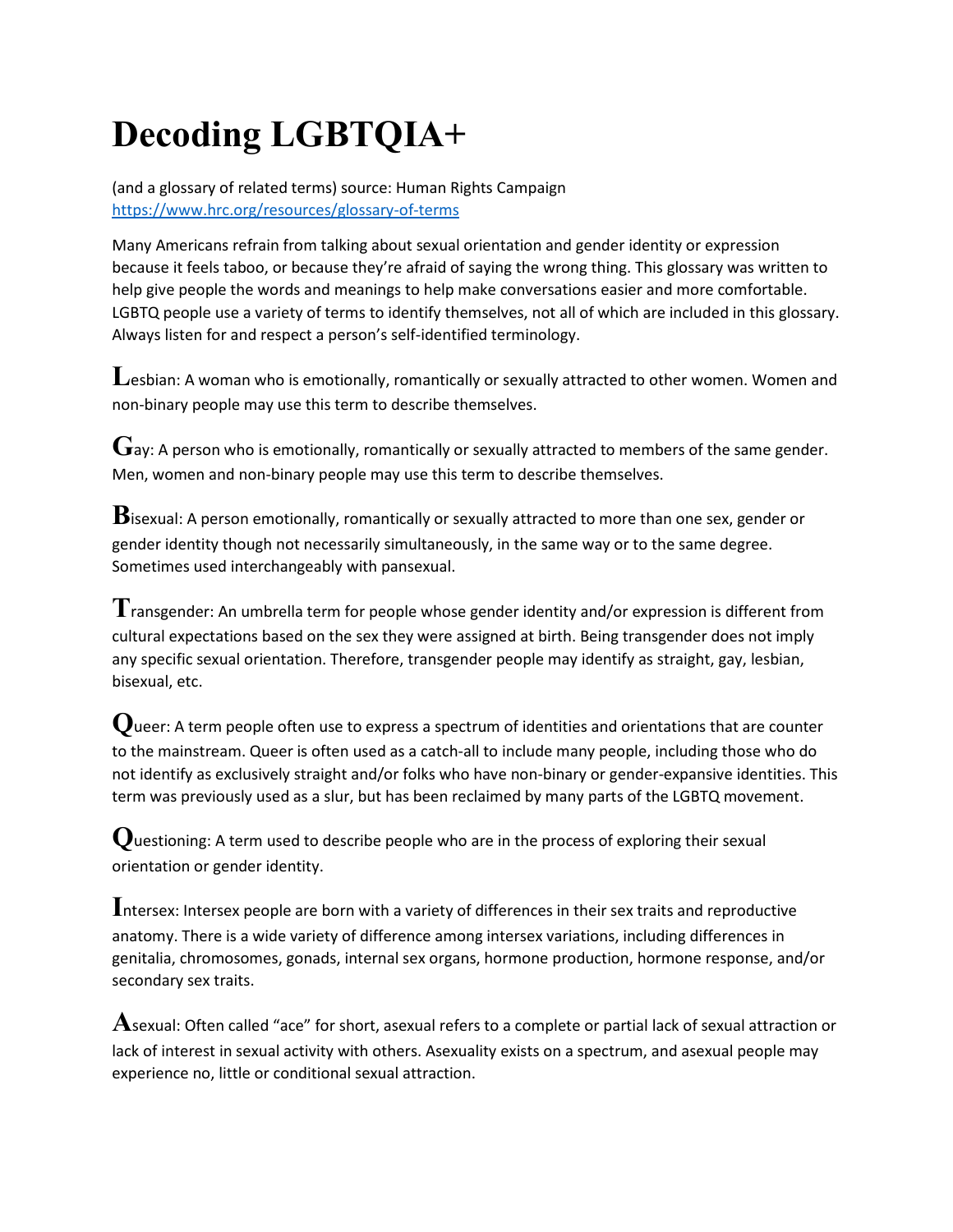

<https://scalar.usc.edu/works/index-2/media/the-gender-spectrum>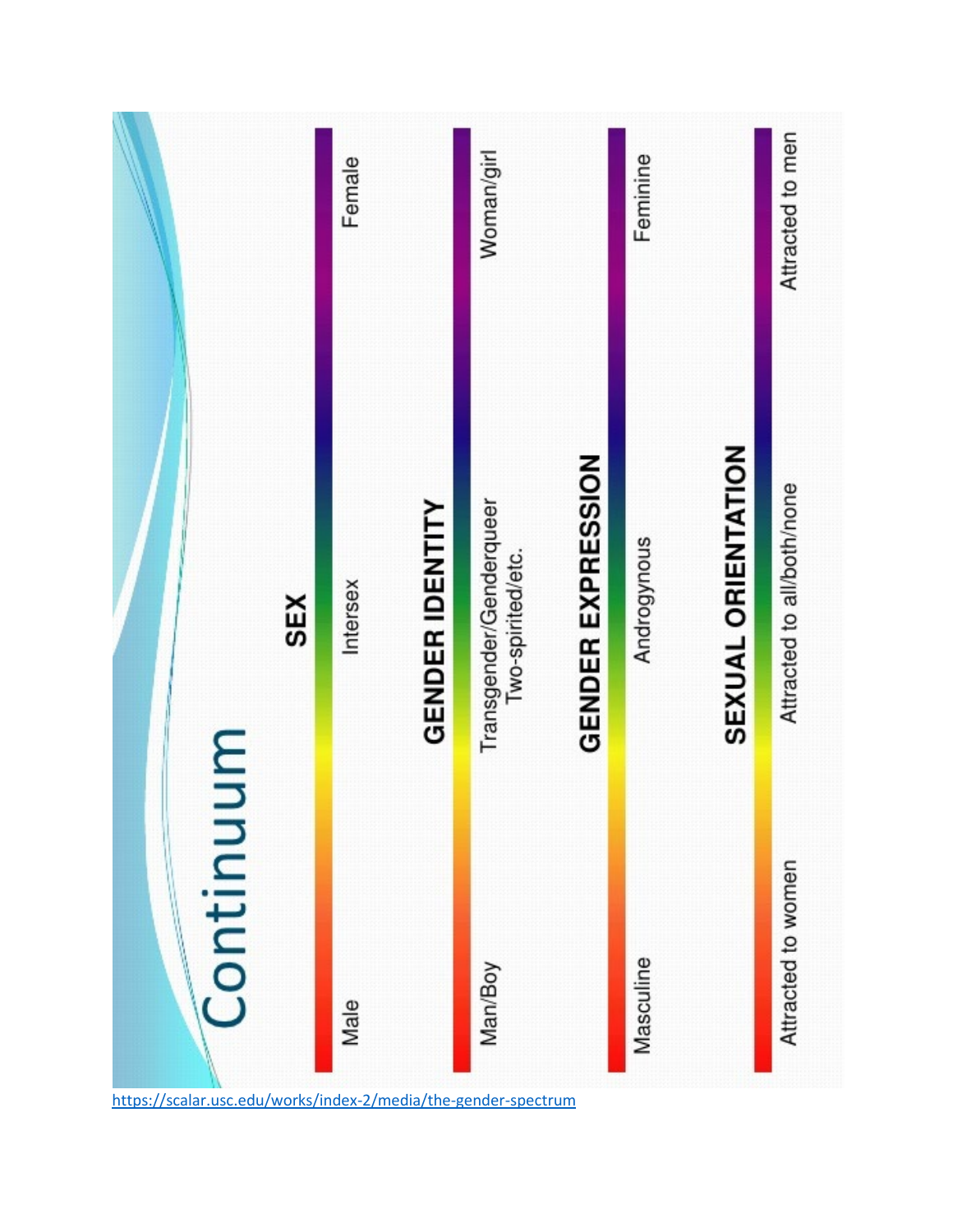## **Attitudes Continuum: The Riddle Scale** Seminole Allies & Safe Zones

safezone.fsu.edu safezone@admin.fsu.edu

#### **HOMOPHOBIC LEVELS OF ATTITUDE**

- 1. **Repulsion-** Homosexuality is seen as a crime against nature. People who identify as gay, lesbian, bisexual, and/or transgender are sick, crazy, immoral, sinful, wicked, etc., and anything is justified to change them (e.g., prison, hospitalization, and negative behavior therapy, including electric shock). Anything which will change them to be more normal or a part of the mainstream is justifiable (e.g. violence, imprisonment, shock therapy, conversion therapy, etc.)
- 2. Pity- Pity is heterosexual chauvinism. Heterosexuality is more mature and certainly to be preferred. Any possibility of becoming straight should be reinforced and those who seem to be born *that way* should be pitied, the poor dears.
- 3. **Tolerance-** Being different is just a phase of development that ... most people 'grow out of.' Thus, they should be protected and tolerated as one does a child who is still learning. LGBT people should not be given positions of authority (because they are still working through adolescent behaviors).
- 4. **Acceptance-** Acceptance still implies there is something to accept, characterized by such statements as, "You're not gay to me, you're a person," "What you do in bed is your own business," "That's fine as long as you don't flaunt it." Acceptance ignores the pain of invisibility, the stress of being in the closet, and dos not acknowledge that another's identity may be of the same value as their own.

#### **POSITIVE LEVELS OF ATTITUDE**

- 5. **Support-** Works to safeguard the rights of LGBT people. Such people may be uncomfortable themselves, but they are aware of the climate and the irrational unfairness in our society.
- 6. Admiration- Acknowledges that being LGBT in our society takes strength. Such people are willing to truly look at themselves and work on their own personal biases.
- 7. **Appreciation-** Values the diversity of people and is willing to confront insensitive attitudes. These people are willing to combat homophobia, biphobia, and transphobia in themselves and in others.
- 8. **Nurturance-** Assumes the differences in people are indispensable in society. They view LGBT people and culture with genuine affection and delight, and are willing to be LGBT advocates.

 *Adapted from Riddle's Scale of Homophobia (1994)*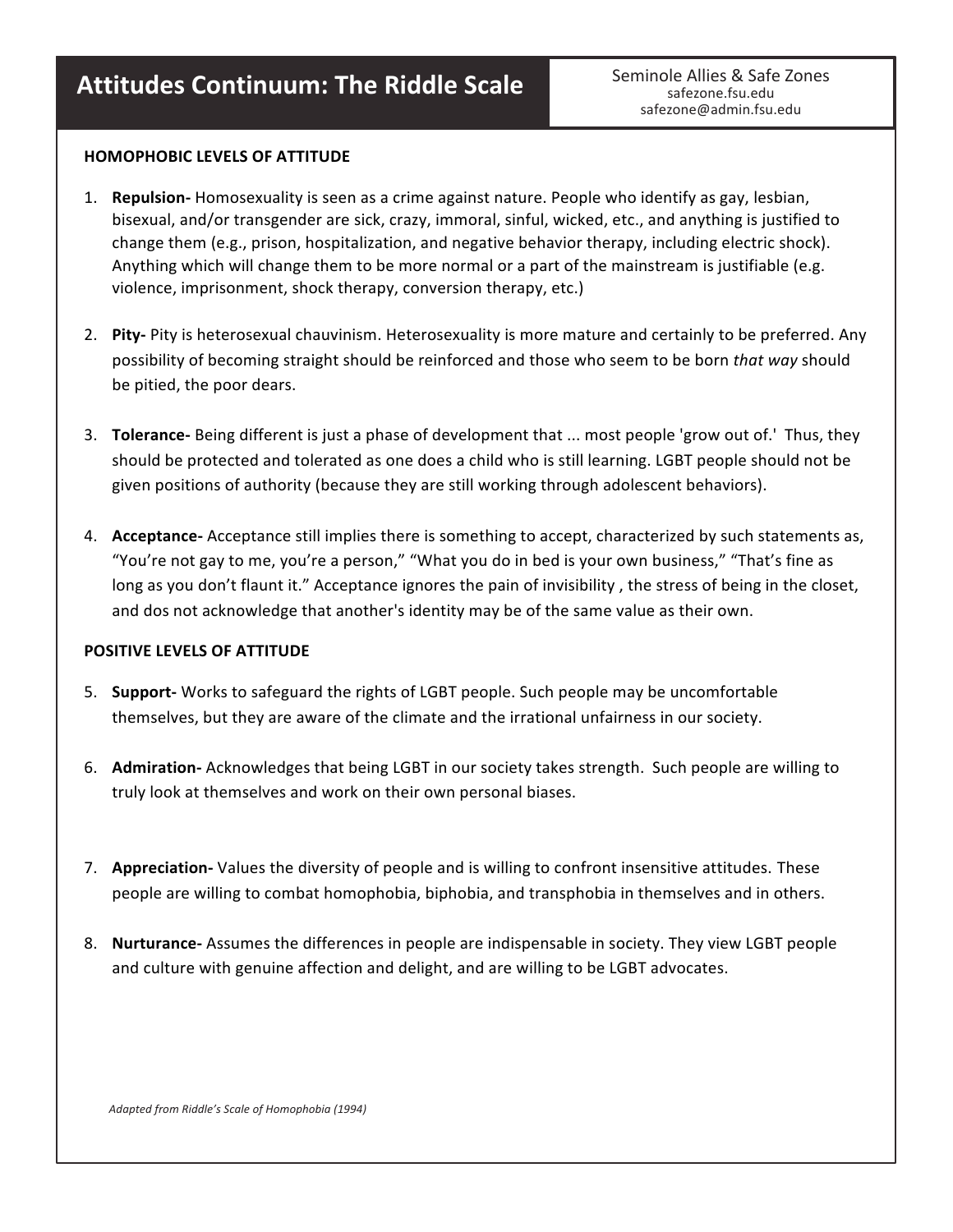### **More definitions:**

Ally | A term used to describe someone who is actively supportive of LGBTQ people. It encompasses straight and cisgender allies, as well as those within the LGBTQ community who support each other (e.g., a lesbian who is an ally to the bisexual community).

Cisgender | A term used to describe a person whose gender identity aligns with those typically associated with the sex assigned to them at birth.

Gender binary | A system in which gender is constructed into two strict categories of male or female. Gender identity is expected to align with the sex assigned at birth and gender expressions and roles fit traditional expectations.

Gender dysphoria | Clinically significant distress caused when a person's assigned birth gender is not the same as the one with which they identify.

Gender-expansive | A person with a wider, more flexible range of gender identity and/or expression than typically associated with the binary gender system. Often used as an umbrella term when referring to young people still exploring the possibilities of their gender expression and/or gender identity.

Gender expression | External appearance of one's gender identity, usually expressed through behavior, clothing, body characteristics or voice, and which may or may not conform to socially defined behaviors and characteristics typically associated with being either masculine or feminine.

Gender-fluid | A person who does not identify with a single fixed gender or has a fluid or unfixed gender identity.

Gender identity | One's innermost concept of self as male, female, a blend of both or neither – how individuals perceive themselves and what they call themselves. One's gender identity can be the same or different from their sex assigned at birth.

Gender non-conforming | A broad term referring to people who do not behave in a way that conforms to the traditional expectations of their gender, or whose gender expression does not fit neatly into a category. While many also identify as transgender, not all gender non-conforming people do.

Genderqueer | Genderqueer people typically reject notions of static categories of gender and embrace a fluidity of gender identity and often, though not always, sexual orientation. People who identify as "genderqueer" may see themselves as being both male and female, neither male nor female or as falling completely outside these categories.

Homophobia | The fear and hatred of or discomfort with people who are attracted to members of the same sex.

LGBTQ | An acronym for "lesbian, gay, bisexual, transgender and queer."

Non-binary | An adjective describing a person who does not identify exclusively as a man or a woman. Non-binary people may identify as being both a man and a woman, somewhere in between, or as falling